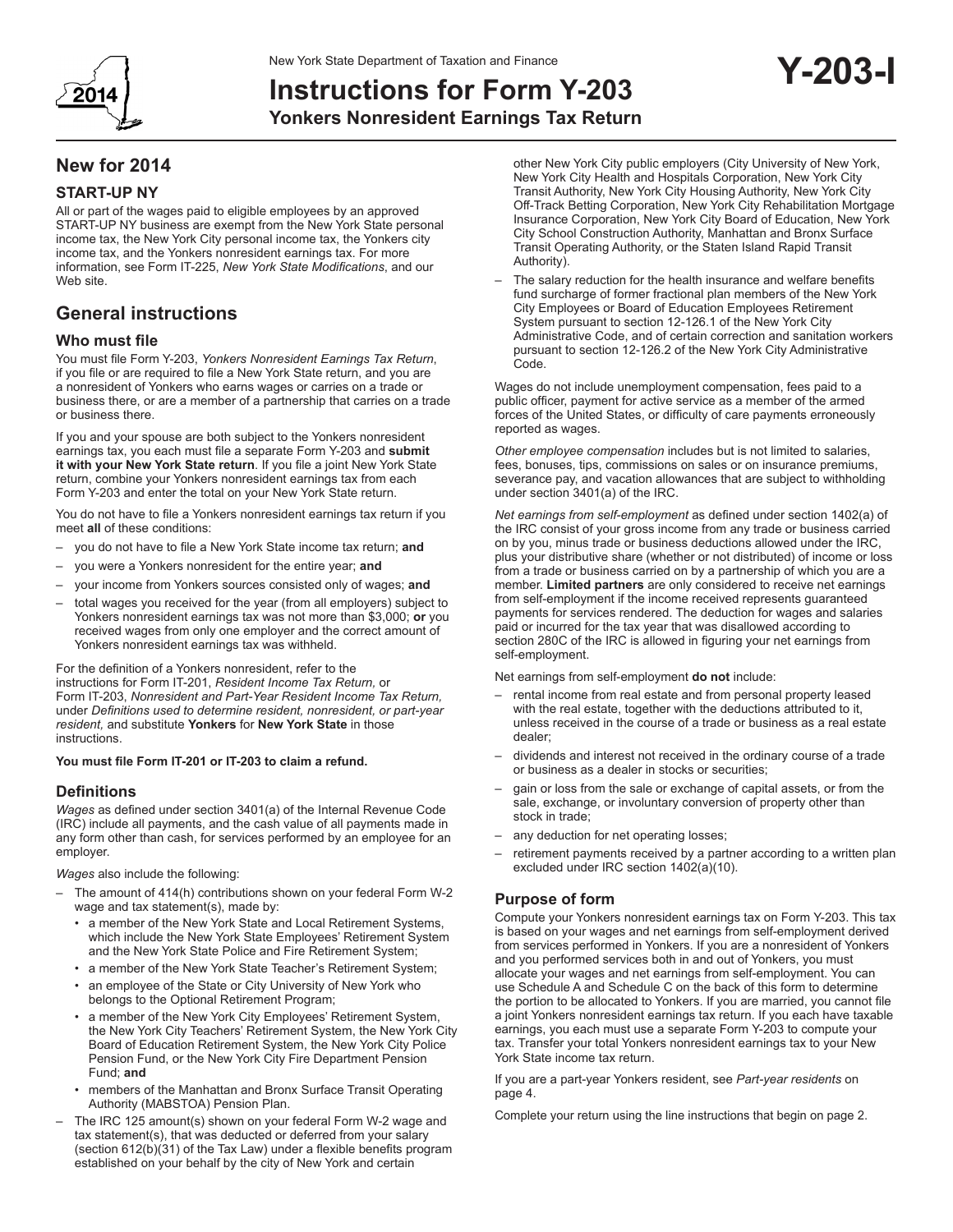#### **Page 2** of 4 **Y-203-I** (2014)

#### **Payments of estimated tax**

You must pay estimated Yonkers nonresident earnings tax if you expect your withholding to be less than 90% of the tax shown on your 2015 return and less than 100% of the tax shown on your 2014 return (110% of that amount if you are not a farmer or fisherman and the New York adjusted gross income shown on that return is more than \$150,000 (\$75,000 if married filing separately for 2015)), assuming the return covered 12 months and you expect to owe, after withholding and credits, at least \$300 of earnings tax for 2015. You may pay your 2015 Yonkers estimated tax by accessing the Tax Department's Web site at *www.tax.ny.gov* or by using Form IT-2105, *Estimated Tax Payment Voucher for Individuals*.

# **Refund or tax due**

Your New York State, New York City, and Yonkers taxes are combined into a single amount of tax due or overpayment on your New York State return. See the instructions of the return you are filing for payment options and overpayment options.

# **Changes in your federal income tax**

If the Internal Revenue Service (IRS) changes your taxable income or net earnings from self-employment, or if you file an amended federal return, you must report these changes to the New York State Tax Department within 90 days from the date the IRS makes its final determination, or 90 days from the date you amended your federal return. Report any changes for Yonkers nonresident earnings tax purposes on your amended state return (be sure to include Form Y-203).

If you were eligible for a claim of right credit on your federal return for wages or self-employment income that was included on a prior year's Form Y-203, you may also be eligible for credit against your Yonkers nonresident earnings tax on your New York State return. You may claim this refundable credit by completing Form IT-257, *Claim of Right Credit,* and transferring the allowable credit to the appropriate line of Form IT-201-ATT, *Other Taxes and Credits,* or Form IT-203-ATT, *Other Taxes and Credits*.

# **Line instructions**

See the instructions for your tax return for the *Privacy notification* or if you need help contacting the Tax Department.

**Item A –** If you were a Yonkers resident during any part of the year, mark an *X* in the *Yes* box, enter the beginning and ending dates of your period of residence (mm-dd-yyyy) and see *Part-year residents* on page 4 of these instructions.

If you were not a Yonkers resident for any part of 2014, mark an *X* in the *No* box and skip to item B.

Whether you marked *Yes* or *No*, if you earned wages or had income from a trade or business in Yonkers, you must complete items A, B, and C and lines 1 through 6. If required, also complete Schedules A, B, and C.

**Item B –** If you or your spouse had living quarters available for your use in Yonkers during any part of 2014 (whether or not you personally use those living quarters for any part of the year), mark an *X* in the *Yes* box, and give the address of the living quarters. Also give the number of days you were in Yonkers, even if you were on personal business. Do not count days you traveled through Yonkers to use common carriers such as airplanes, trains, or buses.

Living quarters include a house, apartment, co-op, or any other living quarters that are suitable for year-round use, **maintained or paid for by you or your spouse**, or any Yonkers living quarters **maintained for your primary use** by another person, family member, or employer.

**Item C –** Complete this section if you are reporting income from self-employment (on line 2 of this form).

**Line 1 Gross wages –** Enter the amount of your wages (see *Definitions* on the front page) earned in Yonkers. Include any amount of 414(h) retirement contributions shown on your federal Form W-2 wage and tax statement(s). Be sure to include wages paid by an approved START-UP NY business.

Also include any amount deducted or deferred from your salary under a New York City flexible benefits program (IRC section 125 plan) established by New York City or by certain other New York City public employers.

For more information about 414(h) retirement contributions and IRC section 125 plans, see the instructions for Form IT-201 or IT-203.

If you earned only part of your wages in Yonkers, figure the amount earned in Yonkers by completing *Schedule A* on the back of Form Y-203. Add your allocated wages to any other amounts to be reported on line 1.

**Line 2 Net earnings from self-employment –** Enter the amount of your net earnings from self-employment (see *Definitions* on the front page) in Yonkers for the entire taxable year.

This is the amount reported on federal Form 1040, Schedule SE, *Self-Employment Tax*, Section A, line 4, or Section B, line 4c, minus the deduction for wages or salaries paid or incurred for the tax year that was disallowed according to section 280C of the IRC. If the amount in Schedule SE includes profit or loss from a trade or business carried on by you wholly outside Yonkers, or your distributive share of the profit or loss of a partnership that does not engage in business in Yonkers, then deduct these amounts from (or add them to, if they are losses) the amount shown in Schedule SE, to figure the amount of your net earnings from self-employment that are subject to the Yonkers nonresident earnings tax. Submit a schedule showing the amount of each deduction or addition.

The net earnings from self-employment of ordained, commissioned, or licensed ministers of churches, members of religious orders, and Christian Science practitioners are subject to the tax even if they have elected exemption from social security coverage.

If you have no regular place of business outside Yonkers, allocate all net earnings from self-employment to Yonkers.

If your net earnings from self-employment were from sources both in and out of Yonkers, figure the amount to be allocated to Yonkers.

If you kept books and records that fairly and equitably show net earnings from self-employment in Yonkers, you may figure the part to be allocated to Yonkers from these books and records. If not, use the formula in Schedule C.

**Line 3a START-UP NY wages –** Enter on line 3a the amount of wages you earned, if any, as an eligible employee of an approved START-UP NY business. This amount should be shown on your wage and tax statement(s). All or part of the wages paid to eligible employees of an approved START-UP NY business are exempt from the Yonkers nonresident earnings tax. For more information, see our Web site.

**Line 4 Allowable exclusion –** Enter your allowable exclusion. You are allowed an exclusion against the total amount of wages and net earnings from self-employment allocated to Yonkers (line 3b amount). Use the *Exclusion table* on the front of Form Y-203 to find your exclusion.

If you changed your residence to or from Yonkers during your taxable year or had a taxable period of less than one year, you must prorate your allowable exclusion. To do this, count any period of more than one-half month as a full month; do not count any period of one-half month or less. Then use the *Exclusion table* on the front of Form Y-203 to find the amount of your allowable exclusion.

**Line 6 Total nonresident earnings tax – Enter the total Yonkers** nonresident earnings tax. Figure the tax by multiplying the amount on line 5 by the rate of 0.5% (.005). Also transfer your total Yonkers nonresident earnings tax to your New York State return. **Submit Form Y-203 with your New York State return.**

If you and your spouse are filing a joint New York State return and you each completed Form Y-203 because each had taxable earnings from Yonkers sources, combine your Yonkers nonresident earnings tax from each Form Y-203 and enter the total on your New York State return.

#### **Limitation on tax**

As a Yonkers nonresident, you do not have to pay a higher tax than you would if you were a Yonkers resident. Use the instructions for Form IT-201 to figure your tax liability as a Yonkers resident. For example: If you had losses that entered into the computation of your taxable income computed **as if** a resident, your Yonkers tax computed as a resident may be **lower** than the actual Yonkers nonresident earnings tax computed. You would therefore be allowed to pay the amount of tax computed as a Yonkers resident. If your Yonkers resident income tax surcharge is less than your Yonkers nonresident earnings tax, submit a separate schedule with Form Y-203 showing your computation. Enter the Yonkers resident income tax surcharge on line 6 of Form Y-203.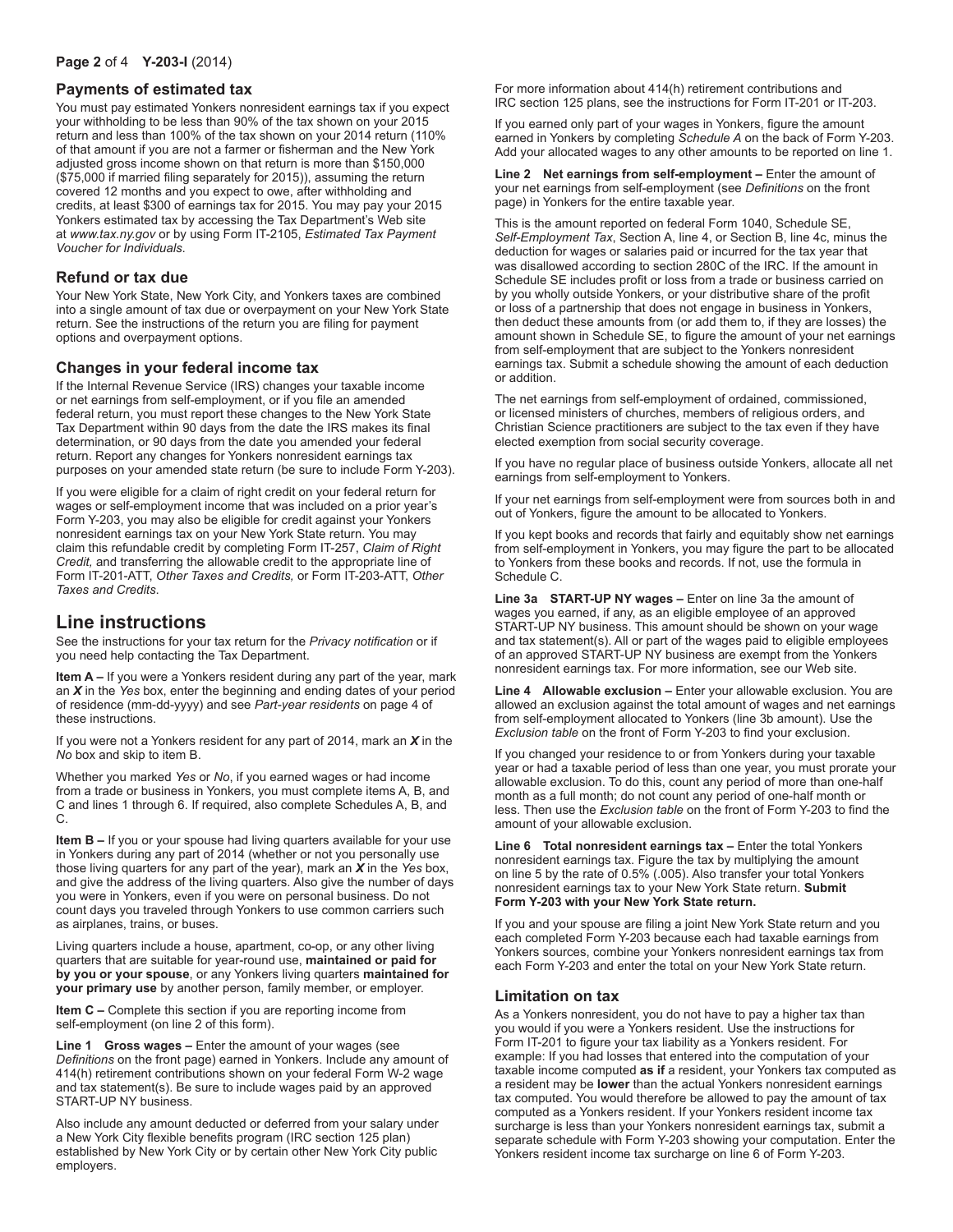# **Payments and credits**

Enter on your New York State return the total Yonkers nonresident earnings tax withheld by all your employers. Be sure that the amounts of withholding are for **Yonkers withholding tax only**.

Enter on your New York State return the total payments of your 2014 estimated Yonkers nonresident earnings tax.

# **Checklist**

Use the checklist on the front of Form Y-203 to make sure you have properly completed your return, and to avoid common errors that will delay the processing of your return, and delay your refund if you are entitled to one.

# **Schedule A**

**Allocation of wage and salary income to Yonkers –** If any of your wage and salary income earned is from work within Yonkers and outside of Yonkers, and that income does not depend directly on the volume of the business transacted (for example, hourly wages), you must complete Schedule A to compute the amount to enter on line 1. If you have to allocate wage and salary income received from more than one employer, you must complete a separate Schedule A for each job. Complete as many Forms Y-203 (name, identification number, and Schedule A only) as necessary. Include on line 1 of the first Form Y-203 the total of Schedule A, line 22, from all additional Forms Y-203. Place the additional Form(s) Y-203 behind the first Form Y-203 that has the entry on line 1.

If you were married and both you and your spouse worked in Yonkers and earned wages subject to allocation, each of you must complete a separate Schedule A for each job with allocable wages.

*Work days* are days on which you were required to perform the usual duties of your job. Any allowance for days worked outside Yonkers must be based upon the performance of services which, because of necessity (not convenience) of the employer, obligate the employee to out-of-Yonkers duties in the service of his or her employer. Such duties are those which, by their very nature cannot be performed at the employer's place of business.

Applying the above principles, normal work days spent at home are considered days worked in Yonkers, and days spent working at home that are not normal work days are considered to be nonworking days. Under this rule, days worked at home are considered Yonkers work days only if the employee's assigned or primary work location is at an established office or other bona fide place of business of the employer (a *bona fide employer office*) in Yonkers. If the employee's assigned or primary work location is at an established office or other bona fide place of business of the employer outside Yonkers, then any normal work day worked at home would be treated as a day worked outside Yonkers.

If an employee's assigned or primary office is in Yonkers, any normal work day spent at the home office will be treated as a day worked outside Yonkers if the employee's home office is a *bona fide employer office.* Any day spent at the home office that is not a normal work day would be considered a nonworking day. For more information on a *bona fide employer office,* see TSB-M-06(5)I, *New York Tax Treatment of Nonresidents and Part-Year Residents Application of the Convenience of the Employer Test to Telecommuters and Others,* available on the Tax Department's Web site.

**Line 7 –** Enter the total number of days you were employed at this job during the year while you were a Yonkers nonresident. If you were employed at the same job from January 1 through December 31, you would enter *365* (except in leap years). If the period of employment is less than a full year, enter the actual period of employment. For example, if you were employed in and out of Yonkers for separate periods of 170 days by one employer and 195 days by another employer, you would enter *170* on the first Schedule A, line 7, and *195* on the second Schedule A, line 7.

If your income subject to allocation depends entirely on the volume of business transacted, as in the case of a salesperson working on commission, do not use Schedule A. Divide your volume of business transacted in Yonkers by your total volume of business transacted both in and out of Yonkers. Multiply the total income subject to allocation by this ratio. This is the amount of your income allocated to Yonkers. The location where the services or sales activities were actually performed determines where business is transacted. Submit a schedule with your return showing how you figured this allocation. If you allocate your

personal service income differently than explained above, submit a separate schedule showing complete details.

# **Schedule B**

**List all places, both in and out of Yonkers, where you carry on business –** If you have net earnings from self-employment, list the exact locations, both in and out of Yonkers, where you carry on business. Describe the places listed (such as branch office, agency, factory, or warehouse) and state whether you rent or own these places. Use additional sheet(s), if necessary.

# **Schedule C**

**Allocation of net earnings from self-employment to Yonkers** Complete Schedule C if you do not keep books and records that fairly and equitably show net earnings from self-employment in Yonkers.

The amount to be allocated to Yonkers is that part of your total net earnings from self-employment (line 31) that results from multiplying total net earnings by the average of the property percentage, payroll percentage, and gross income percentage (line 30).

If you receive net earnings from self-employment from more than one business activity carried on both in and out of Yonkers, complete a separate Schedule C for each business activity and submit it with your return.

If you use Schedule C and the net earnings are from a partnership, the factors used must be the partnership's property, payroll, and gross income.

#### **Property percentage**

**Lines 23, 24, and 25 –** Figure the average value of real and tangible personal property connected with your net earnings from self-employment by completing lines 23, 24, and 25.

**Line 23 Real property owned –** Enter in Column 1 the average value of all real property you own that is connected with net earnings from self-employment. Enter in Column 2 the average value of this real property that is located in Yonkers.

To determine the average value of the property, add its adjusted basis at the beginning of the taxable year to its adjusted basis at the end of the taxable year, and divide the result by two.

**Line 24 Real property rented from others – Enter in Column 1 the** value of all real property you rented that is connected with net earnings from self-employment. Enter in Column 2 the value of this rented real property that is located in Yonkers.

The fair market value of rented real property included on line 24 is generally eight times the gross rent payable during the taxable year for which the return is filed. Gross rent includes:

- Any amount payable for the use or possession of real property, or any part of it, whether designated as a fixed sum of money or as a percentage of sales, profits, or otherwise.
- Any amount payable as additional rent or in lieu of rent, such as interest, taxes, insurance, repairs, or any other amount required to be paid by the terms of a lease or other agreement.
- A portion of the cost of any improvement to real property made by you or on your behalf that reverts to the owner or lessor upon termination of a lease or other arrangement. However, if a building is erected on leased land by you or on your behalf, the value of the building is figured the same way as if you owned it.

#### **Line 25 Tangible personal property owned –** Enter in Column 1 the average value of all tangible personal property you own that is connected with net earnings from self-employment. Enter in Column 2 the average value of this tangible personal property that is located in Yonkers.

**Line 26 Property percentage –** Add lines 23, 24, and 25 in Columns 1 and 2 and enter the totals on line 26.

Divide the Column 2 total by the Column 1 total and round the result to the fourth decimal place. For example, if the total in Column 1 is \$15,000 and the total in Column 2 is \$10,000, divide the \$10,000 by the \$15,000 and enter the result (0.6667) as a percentage (66.67%) in Column 3.

**Line 27 Payroll percentage –** Enter the total of the wages, salaries, and other personal service compensation paid to your **employees** in